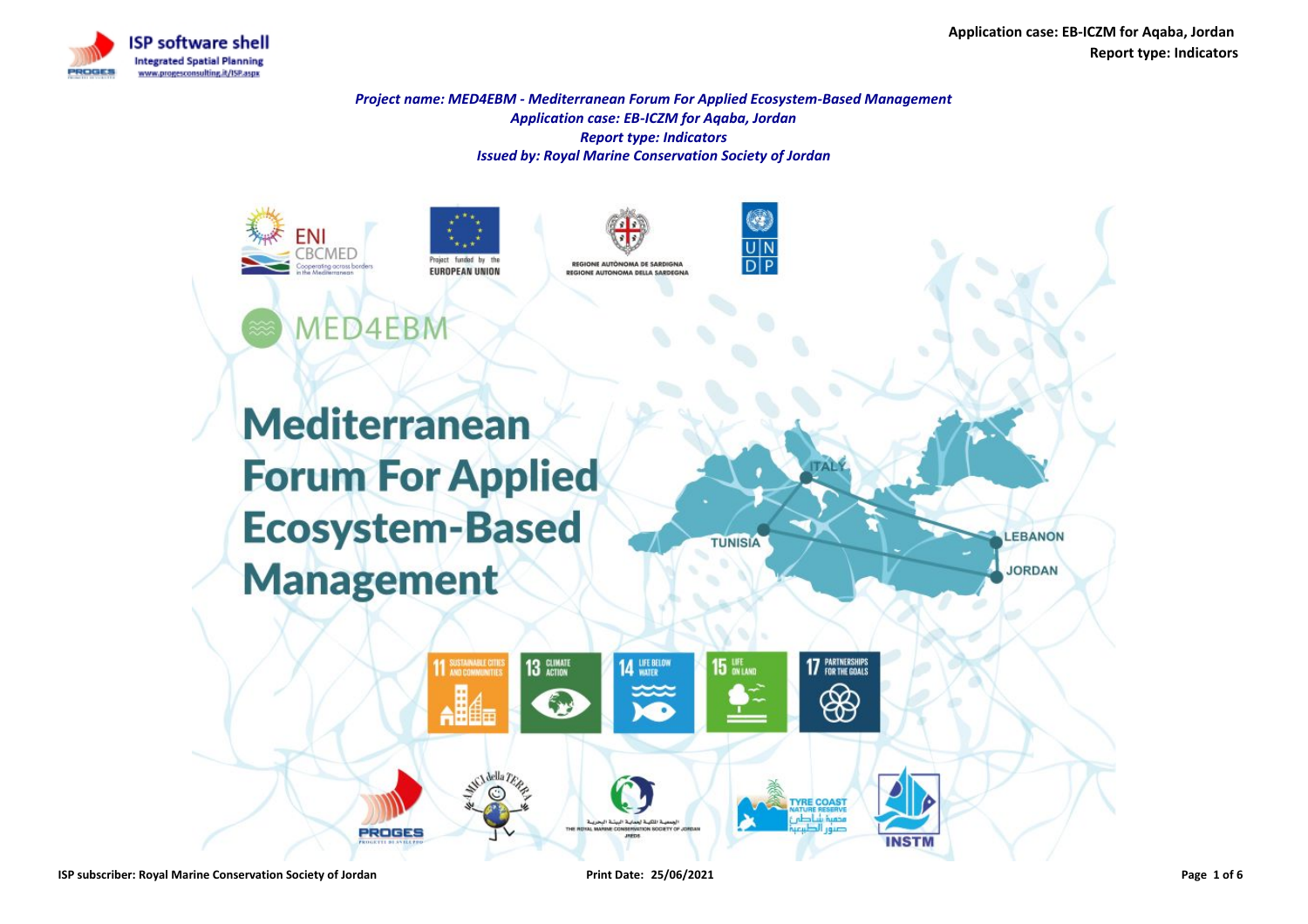

| Component            | Name                                                                                     | Description                                                                                                                                                 | <b>Update Frequency</b>     | Data Source                                                       | <b>Notes</b>                                                     |
|----------------------|------------------------------------------------------------------------------------------|-------------------------------------------------------------------------------------------------------------------------------------------------------------|-----------------------------|-------------------------------------------------------------------|------------------------------------------------------------------|
| Aqaba Marine Reserve | % of Landuse of the Marine Reserve                                                       | % of Landuse of the Aqaba Marine Reserve<br>on the Total of Protected Area of Jordan.                                                                       | Annual                      | <b>ASEZA</b>                                                      |                                                                  |
| Aquarium             | Number of visitors                                                                       |                                                                                                                                                             |                             | Aquarium                                                          |                                                                  |
| Aquarium             | Number and species (such as fish<br>and/or coral collected or recover of<br>individuals) |                                                                                                                                                             | Occasional                  | Aquarium                                                          |                                                                  |
| Archaeological sites | Location and surface                                                                     |                                                                                                                                                             |                             |                                                                   |                                                                  |
| Archaeological sites | Typology                                                                                 |                                                                                                                                                             |                             |                                                                   |                                                                  |
| Birds                | Check list                                                                               |                                                                                                                                                             |                             |                                                                   | Check with Marine Science<br>Station if there is a<br>monitoring |
| Camping Area         | Waste management                                                                         |                                                                                                                                                             |                             |                                                                   |                                                                  |
| Camping Area         | Surface                                                                                  |                                                                                                                                                             |                             |                                                                   |                                                                  |
| Cnidaria             | Jellyfish durign spring bloom                                                            | March-April recorded. Matter of concern,<br>data reported to ASEZA (final); data<br>collected by JREDS, industrial operators, N.<br>M. programme and so on. | Occasional and<br>observed. |                                                                   |                                                                  |
| Corals               | Red Sea Reefcheck Indicators                                                             |                                                                                                                                                             |                             |                                                                   |                                                                  |
| Corals               | N° of Incident                                                                           | Size of Damage<br>Level of Damage<br>Source of Damage                                                                                                       | Occasional                  | <b>ASEZA Com. for Coral Status</b><br><b>Environmental Police</b> |                                                                  |
| Cruise ships         | N° and Type of Cruise Ships                                                              |                                                                                                                                                             |                             |                                                                   |                                                                  |
| Cruise ships         | N° of Cruise Ships Passengers                                                            |                                                                                                                                                             |                             |                                                                   |                                                                  |
| Cruise ships         | Stats on Passengers Activities                                                           |                                                                                                                                                             |                             |                                                                   |                                                                  |
| Cruise ships         | Maintenance of Cruise Ships                                                              | Refueling<br>Unloading of Waste<br>Etc.                                                                                                                     |                             |                                                                   |                                                                  |
| Crustacea            | Chek list                                                                                |                                                                                                                                                             |                             |                                                                   |                                                                  |
| Crustacea            | Presence of key species                                                                  |                                                                                                                                                             |                             |                                                                   |                                                                  |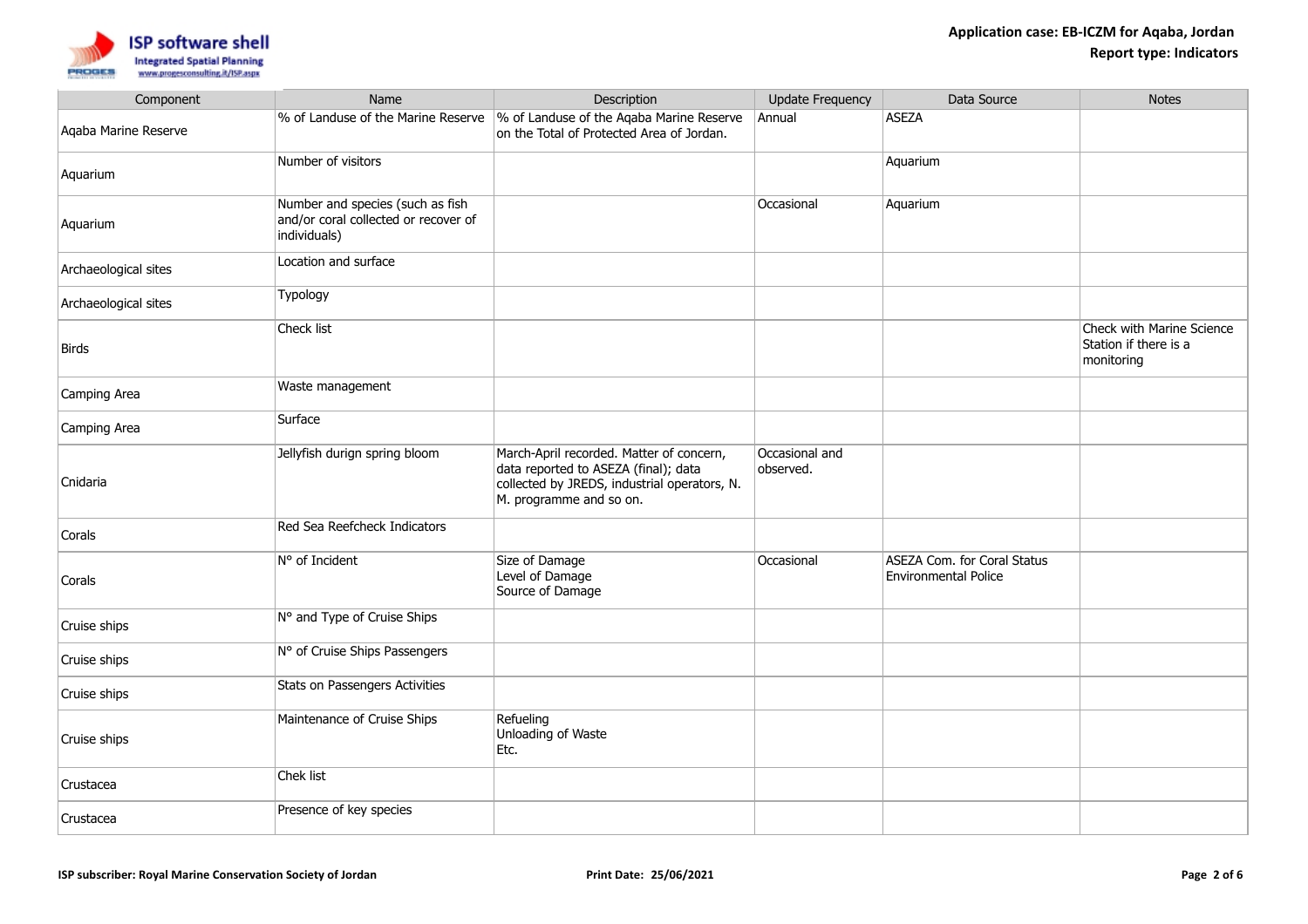

| Component          | Name                                 | Description                                                     | <b>Update Frequency</b> | Data Source                                  | <b>Notes</b> |
|--------------------|--------------------------------------|-----------------------------------------------------------------|-------------------------|----------------------------------------------|--------------|
| Diving activities  | <b>Industrial Diving Activity</b>    | N° of Professional Divers<br>Type of service provided           |                         | Social Security System<br>Agaba Labour Dept. |              |
| Diving Centre      | N° of Certified Diving Centers       | N° of certified Dive Masters                                    |                         |                                              |              |
| Diving Centre      | N° of Divers (Users)                 | Monthly and/or Yearly N° of Divers                              |                         |                                              |              |
| Diving Centre      | Night Dive Stats.                    |                                                                 |                         |                                              |              |
| Diving Centre      | Number of diving boats               |                                                                 |                         | Jordan Maritime commettee                    |              |
| Diving Sites       | N° of Sites                          |                                                                 |                         |                                              |              |
| Diving Sites       | <b>Type of Sites</b>                 |                                                                 |                         |                                              |              |
| Diving Sites       | <b>Artificial Reefs</b>              |                                                                 |                         |                                              |              |
| Echinodermata      | Presence key species                 | five key species monitored                                      |                         | Reefcheck                                    |              |
| Echinodermata      | Number of individuals of key species | five key species monitored                                      |                         | Reefcheck                                    |              |
| Fish               | Presence of species                  |                                                                 |                         |                                              |              |
| Fish               | Abundance of Key species             |                                                                 |                         | Reefcheck                                    |              |
| Fish               | Size of the key species              |                                                                 |                         | Reefcheck                                    |              |
| Fishing activities | N° of Boats                          | 156 fishing boats                                               |                         | <b>ASEZA</b><br>Navy<br>Maritime Authority   |              |
| Fishing activities | N° of Fishermen                      |                                                                 |                         | <b>ASEZA</b><br>Navy<br>Maritime Authority   |              |
| Fishing activities | N° of Fishing Licenses               |                                                                 |                         | <b>ASEZA</b><br>Navy<br>Maritime Authority   |              |
| Fishing activities | <b>Fishing Gears</b>                 | Type of different fishing equipments.                           |                         | <b>ASEZA</b><br>Navy<br>Maritime Authority   |              |
| Fishing activities | Landings by Species                  |                                                                 | Daily                   | <b>JREDS</b>                                 |              |
| Five star hotels   | Number of visitors                   | It is needed to check with the owner about<br>data availability |                         |                                              |              |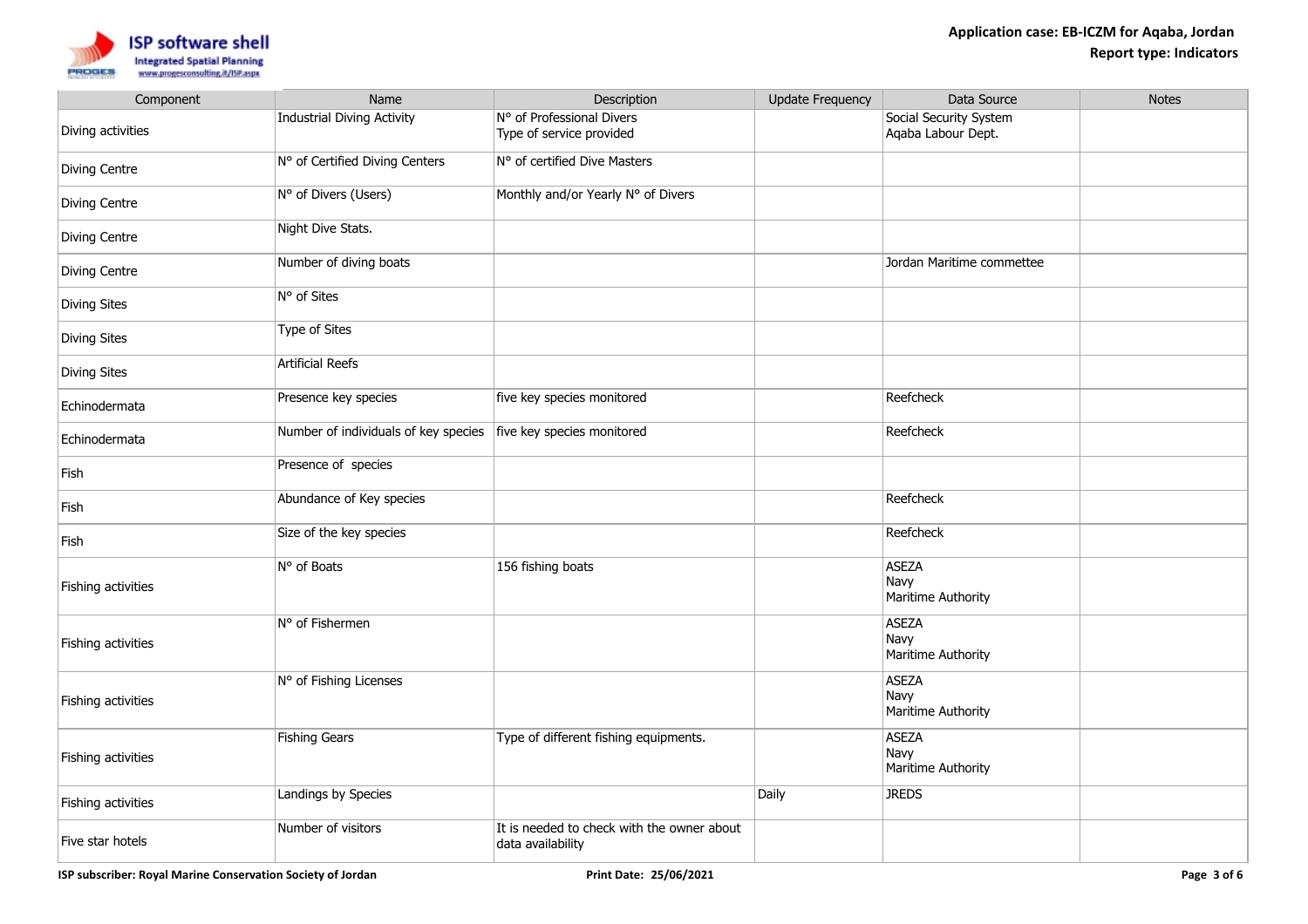

| Component            | Name                           | Description                                                                                                                                    | <b>Update Frequency</b> | Data Source                                                                                                                                                                  | <b>Notes</b> |
|----------------------|--------------------------------|------------------------------------------------------------------------------------------------------------------------------------------------|-------------------------|------------------------------------------------------------------------------------------------------------------------------------------------------------------------------|--------------|
| Five star hotels     | Number of beds/rooms           |                                                                                                                                                |                         |                                                                                                                                                                              |              |
| <b>Hard Corals</b>   | N° of Colonies                 |                                                                                                                                                |                         |                                                                                                                                                                              |              |
| Hard Corals          | <b>Status of Colonies</b>      |                                                                                                                                                |                         |                                                                                                                                                                              |              |
| In the sea           | Water use                      | % of sea water occupied by different type of Marine Protected<br>sea water designation.                                                        | Area every Year.        | <b>ASEZA</b>                                                                                                                                                                 |              |
| Industrial sea water | Microbial Level                |                                                                                                                                                |                         |                                                                                                                                                                              |              |
| Inland               | Landuse                        | % of coastal area occupied by different type Terrestrial Protected<br>of area and/or infrastructures                                           | Area every Year.        | ASEZA                                                                                                                                                                        |              |
| Inland               | Fossil reef area               |                                                                                                                                                |                         |                                                                                                                                                                              |              |
| Macro Algae          | Number of species              |                                                                                                                                                |                         |                                                                                                                                                                              |              |
| Marine mammals       | Presence                       | Dolphins: seasonal visitors, only during<br>spring<br>Exception: blue whale (one observation)                                                  |                         | <b>JREDS</b><br>Reefcheck<br>National Monitoring programme                                                                                                                   |              |
| Marine Reptiles      | Presence                       |                                                                                                                                                |                         | Reefcheck<br><b>JREDS</b>                                                                                                                                                    |              |
| Marine Reptiles      | Class age                      |                                                                                                                                                |                         |                                                                                                                                                                              |              |
| Mollusca             | Check list                     |                                                                                                                                                |                         |                                                                                                                                                                              |              |
| Mollusca             | Presence of key species        |                                                                                                                                                |                         | Reefcheck<br><b>JREDS</b>                                                                                                                                                    |              |
| Mollusca             | Size estimation of key species |                                                                                                                                                |                         | Reefcheck                                                                                                                                                                    |              |
| North area           | Air quality                    | Emissions<br>% of gas<br>Purpose: human health starndards. Because<br>the touristic activities and the industrials are<br>close to each other. |                         |                                                                                                                                                                              |              |
| North area           | Waste management               | Same indicators of ECO-OS software.<br>Examples:<br>Kg of recycled glass<br>Organic waste<br>Metals recycled<br>Recycled plastic               | Monthly                 | Managers of the hotels, resorts,<br>parks and hostels (green key<br>standards).<br>Marina and beaches (the private<br>beach belongs to the hotels)<br>(blue flag standards). |              |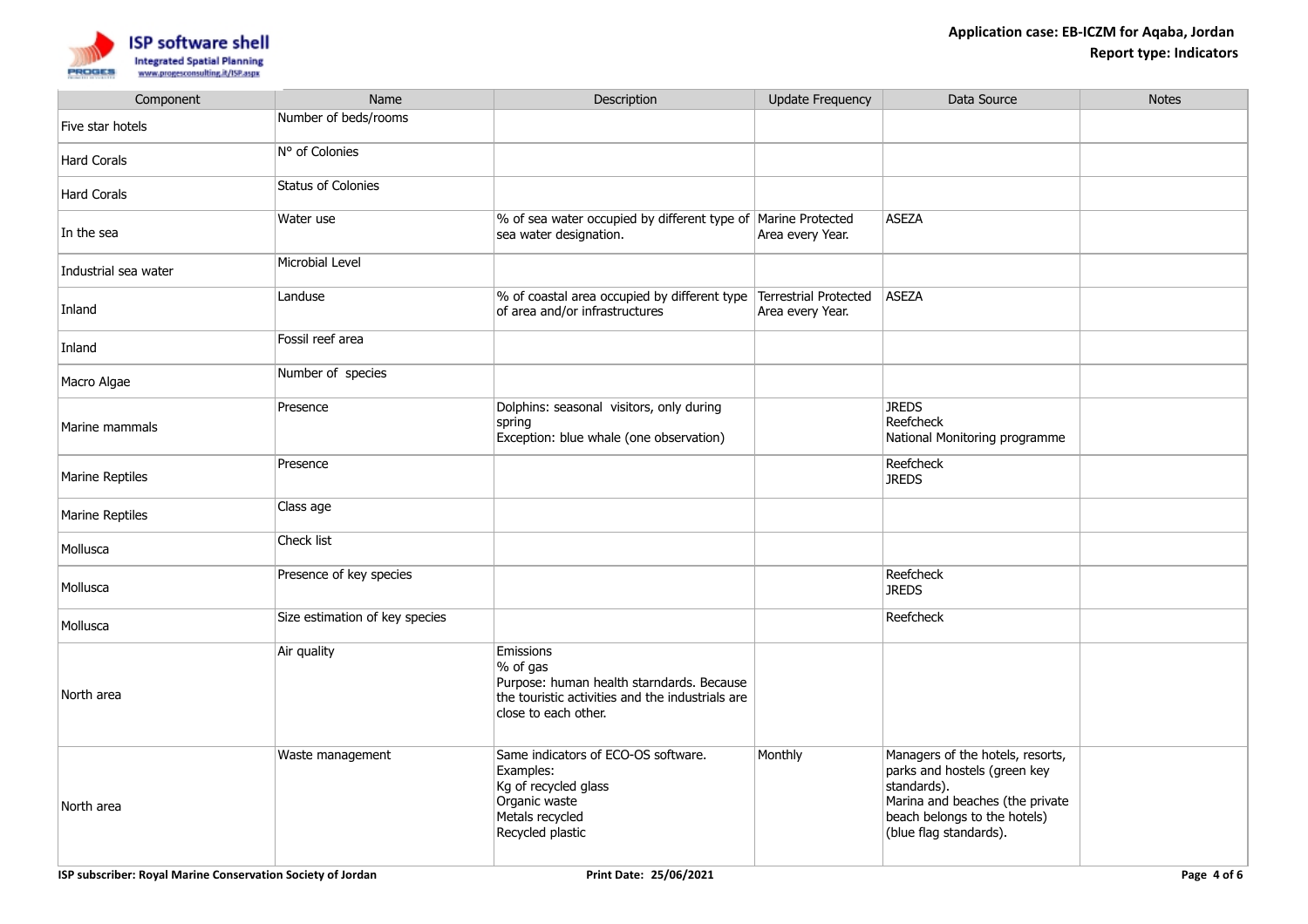

| Component                  | Name                                | Description                                                                                                           | <b>Update Frequency</b>          | Data Source                                | <b>Notes</b> |
|----------------------------|-------------------------------------|-----------------------------------------------------------------------------------------------------------------------|----------------------------------|--------------------------------------------|--------------|
| Other touristic activities | Number bottom boats                 | 98 glass bottom boats, beloging to one<br>association                                                                 |                                  |                                            |              |
| Porifera                   | Number of Individuals               |                                                                                                                       |                                  | Reefcheck                                  |              |
| Public Beach               | Water quality                       | National monitoring programme                                                                                         |                                  |                                            |              |
| Public Beach               | Number of fines                     | Illegal fishing events<br>Illegal practices, such as fire along the beach particular during<br>events<br><b>Fines</b> | Occasional, in<br>holiday period | Rangers<br>Agaba Marine Park               |              |
| Sea Port                   | Work force                          | Referred to different companies involved in<br>the activities related to the sea port.                                |                                  | Dept. of Labour Force<br>Social Defence    |              |
| Sea Port                   | Hazardous waste                     | Classification<br>Storing<br>Treatment                                                                                |                                  | Port Managing Authority                    |              |
| Sea Port                   | Domestic waste                      | Contractor provides report with weight (Kg<br>and tons)<br>Type of waste<br>Weigth waste                              |                                  | Port Managing Authority                    |              |
| Sea water                  | Sea Water Temperature               | Data are in °C<br>data coming from 6 different monitoring<br>programs in the Gulf of Aqaba in different<br>locations. | Weekly                           | ASEZA Monitoring Programs                  |              |
| Sea water                  | <b>Chemical/Phisical Parameters</b> | pH<br>Salinity<br>Trasparency<br>DO.<br>Conductivity<br><b>Tides and Currents</b>                                     | Monthly                          | ASEZA Monitoring Programs                  |              |
| Sea water                  | Bio Geo Chemical Parameters         | Chlorophil<br><b>Nutrients</b>                                                                                        | Monthly                          | ASEZA Monitoring Programs                  |              |
| Sea water                  | Total Hydrocarbon                   |                                                                                                                       | Monthly                          | ASEZA Monitoring Programs                  |              |
| Seagrasses                 | Seagrasses Coverage                 | Coverage of Halophila stipulacea, Halophila<br>ovalis and Halodule uninervis                                          |                                  | Reefcheck<br>National monitoring programme |              |
| South beach                | Number of visitors                  |                                                                                                                       |                                  |                                            |              |